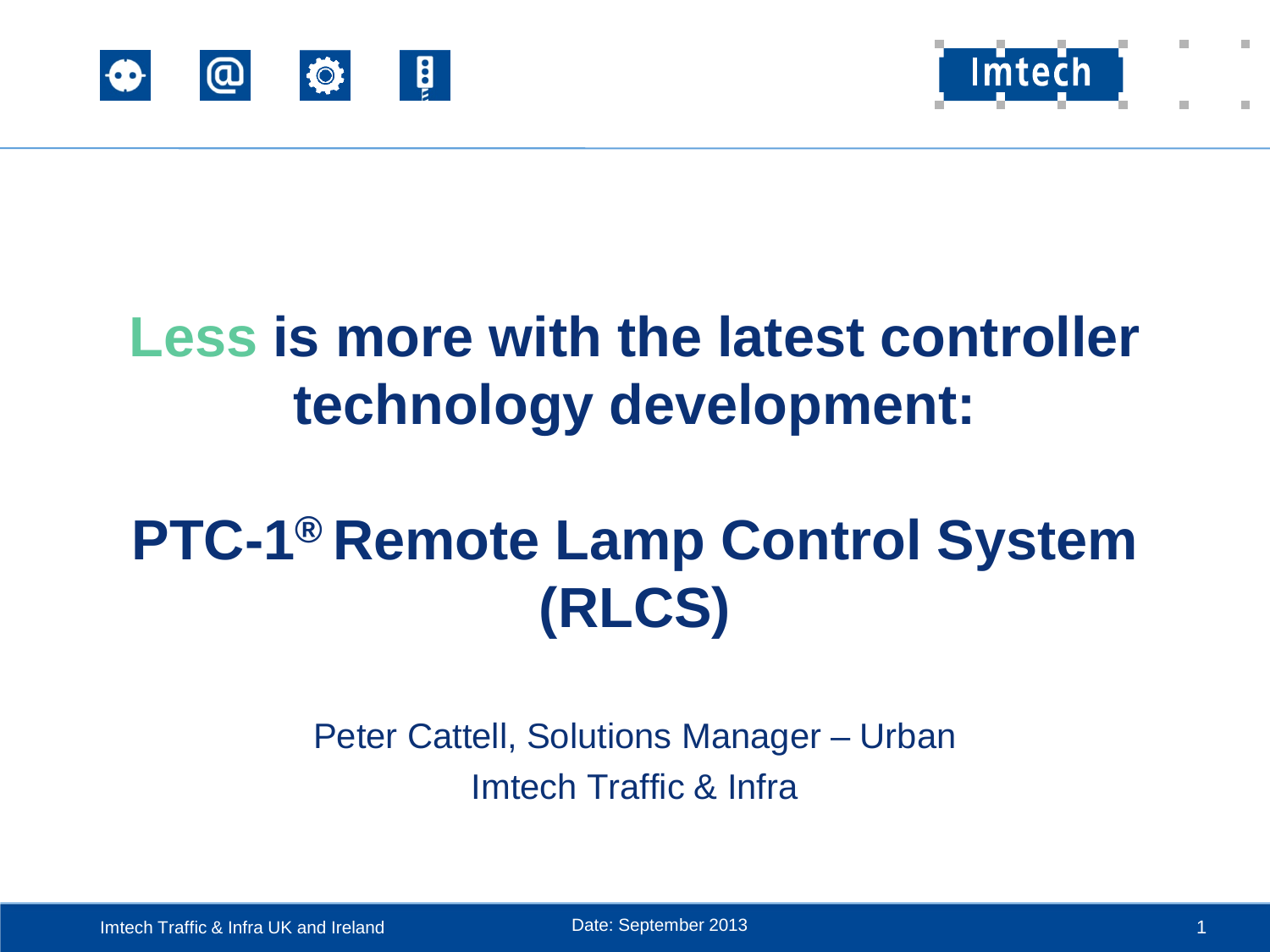



#### **Introduction**

- Need for safe & reliable technology solutions
	- Supporting the management of congestion
	- Enabling the continued economic regeneration
	- Delivering more for / with less
- Careful management of transport infrastructure
	- Maximise the use of what currently exists
	- Minimising expenditure
	- Delivering sustainability
- Presentation will look at the latest in smart technology
	- PTC-1 Remote Lamp Control System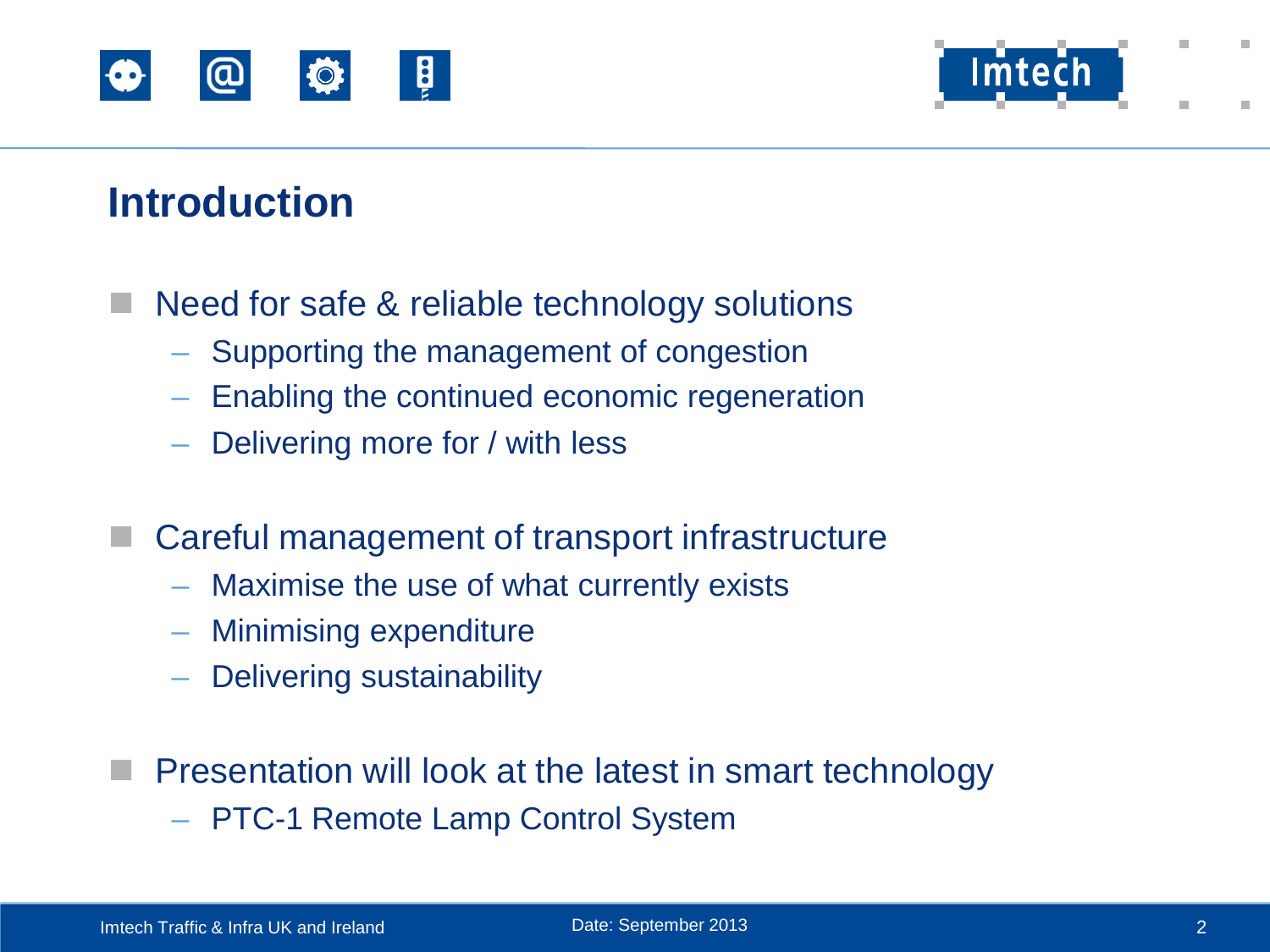



# **Background**

- Increased traffic congestion across our networks;
	- Impacts journey time reliability
	- Increases risk to public safety
	- Raises levels of harmful emissions
	- Traditional traffic controllers are already doing what is required;
		- Supporting variety of communications interfaces
		- Web interface for ease of set up and management
		- Integral features for UTC, RMS etc
	- The significant costs lie in the infrastructure to support the technology not the technology itself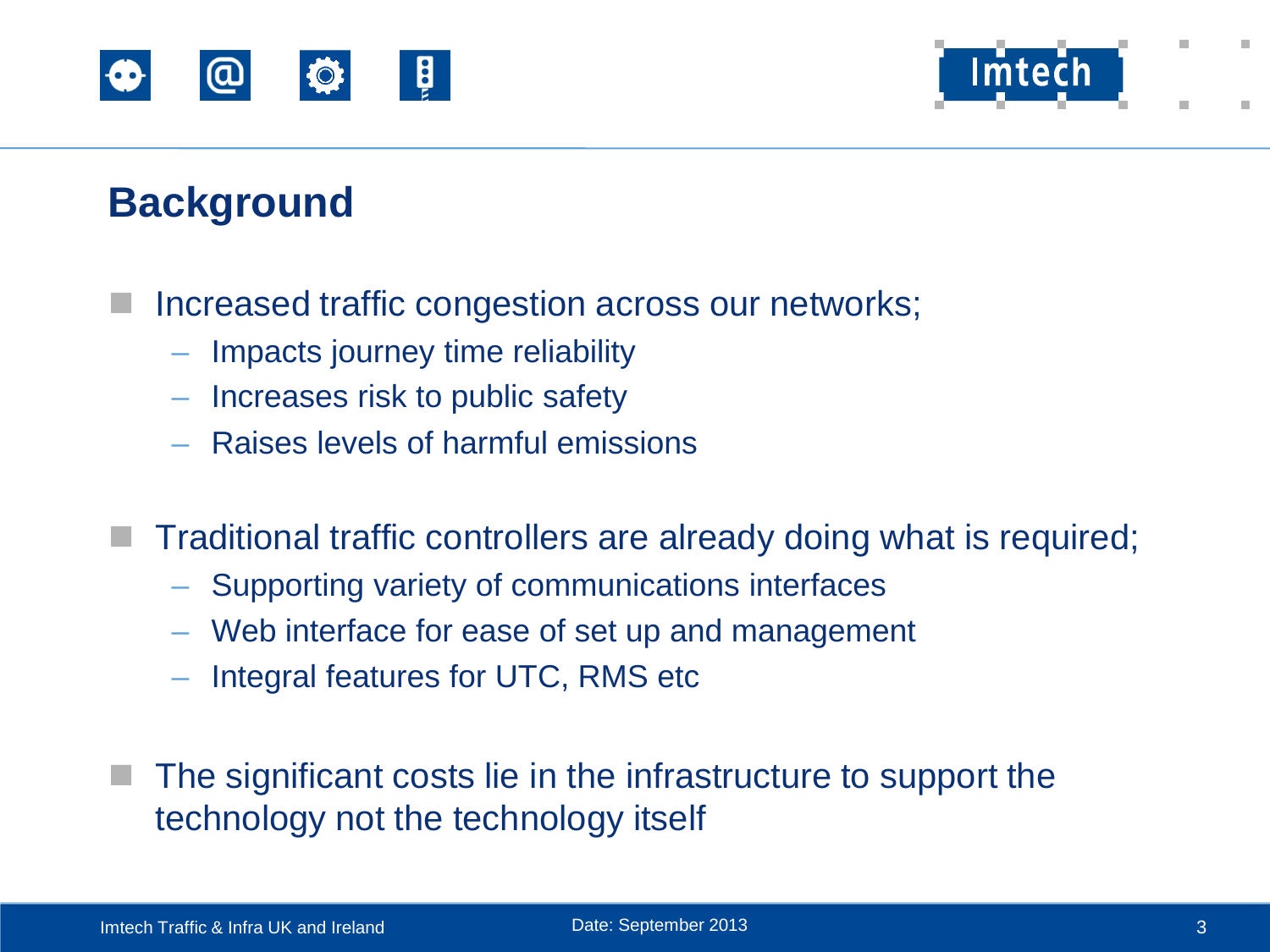



# **Smart Technology**

- Look to 'smart' technology to enable the development of a traditional traffic controller;
	- Reducing the cost of the overall scheme
	- Removing the need for extensive cable and ducting infrastructure
	- Minimising congestion and disruption to road users
- Remote Lamp Control System (RLCS)
	- New development for the long established PTC-1 traffic controller
	- Moves elements of the traditional traffic controller into **some** of the signal heads;
		- reducing on street cabling and related infrastructure work and effort; traffic management, civil engineering, time and cable.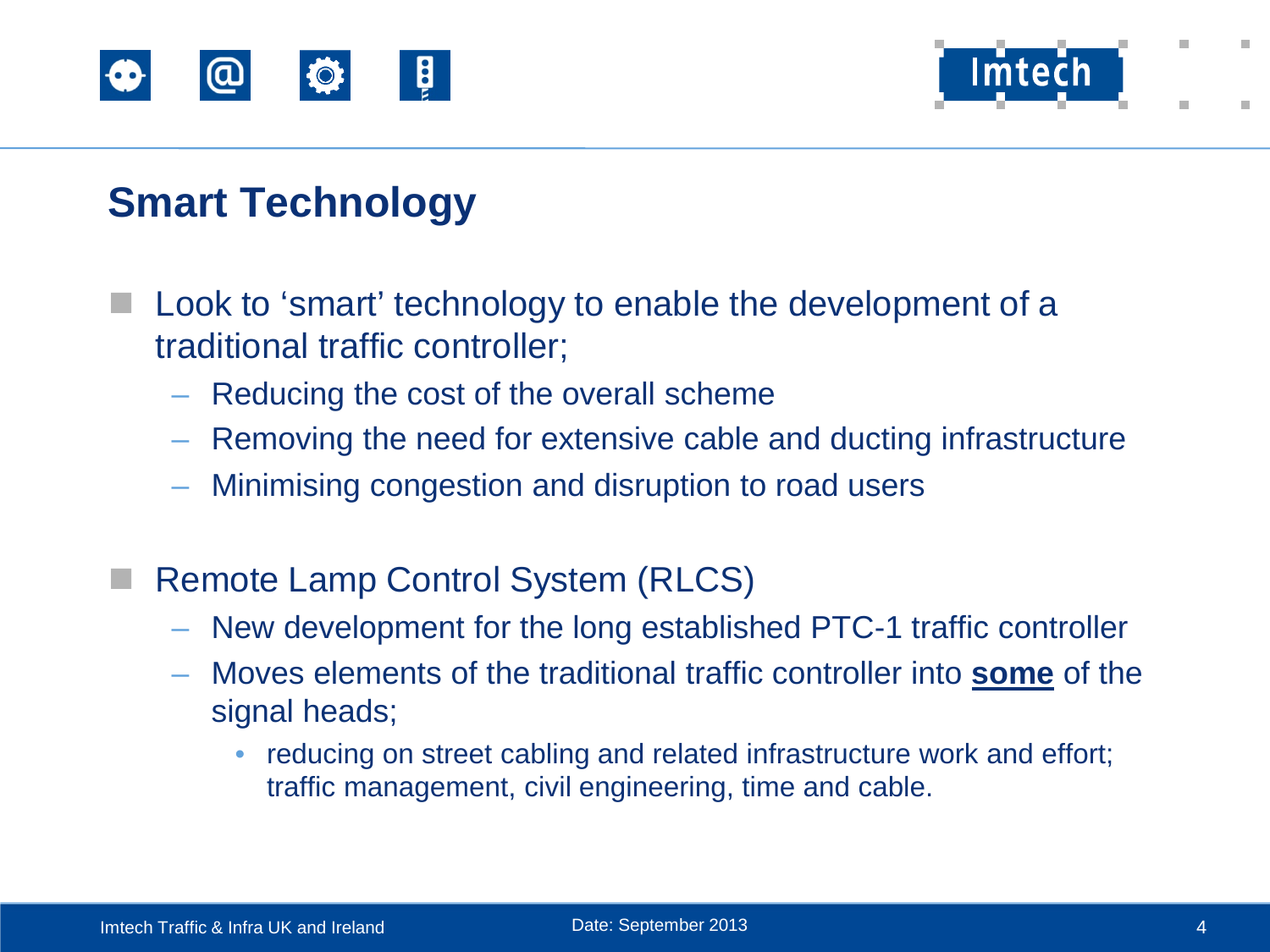



#### **Technology Solution**



#### PTC-1<sup>®</sup> with Remote Lamp Control System



Imtech Traffic & Infra UK and Ireland **Date:** September 2013 5 and Date: September 2013 5 and Date: September 2013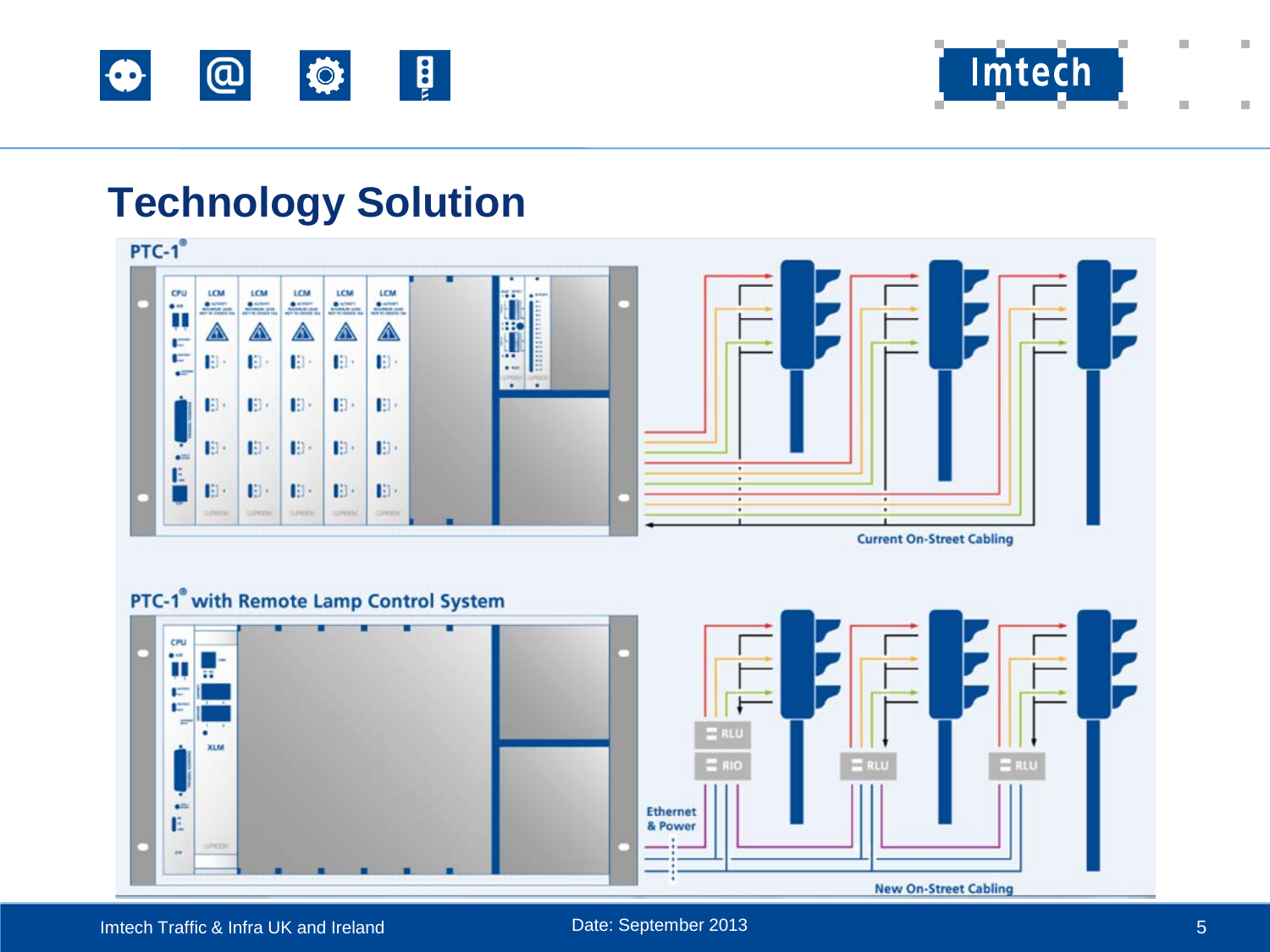



# **Technology Solution**

#### Remote Lamp Unit (RLU9)

- Signal aspects are connected directly to the RLU9 in the signal head and the information transfer with the controller is via an Ethernet connection (Safety Network)
- A single RLU can support 9 aspects

#### The Remote IO (RIO)

- The RIO is also connected to the Ethernet network (Standard) and this transfers all the detection information back to the controller
	- This network can also connect to third party detection platforms
	- Additional technology such as CCTV or any other IP based network can also benefit from this existing connection.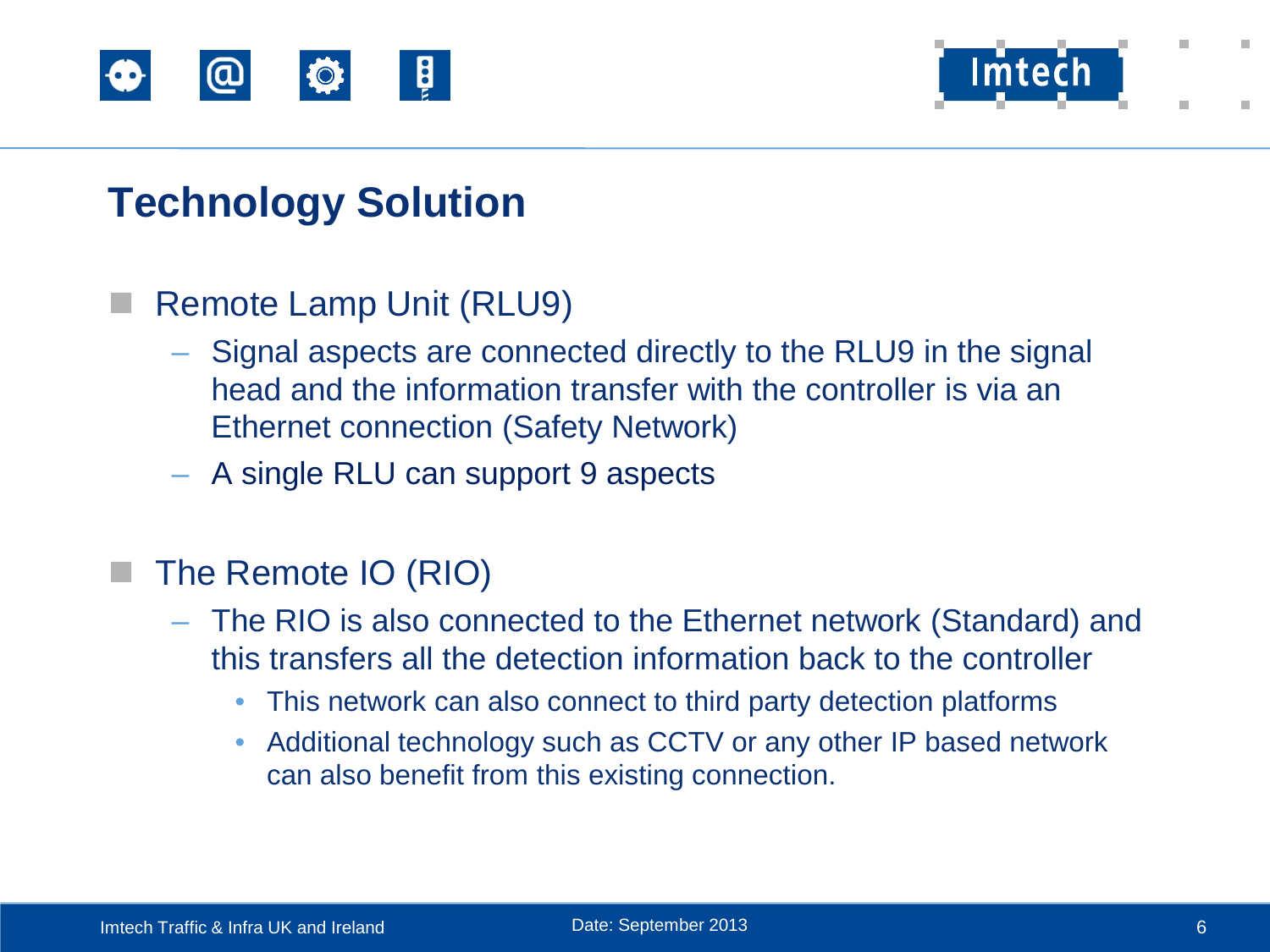



# **Technology Solution**

- Audible units can be driven from the RLU via an Audible Driver Unit (ADU). The inhibit is controlled by an RIO output. The ADU is also mounted in the signal head.
- New dedicated Ethernet and power (48V) cable(s)
- New cable termination options are also being developed;
	- Currently evaluating pole cap, pole base and signal head variants
- $\blacksquare$  The safety element of the PTC-1 remains intact;
	- based on already proven technology the PTC-1 RLCS delivers a fully TR2500 compliant controller.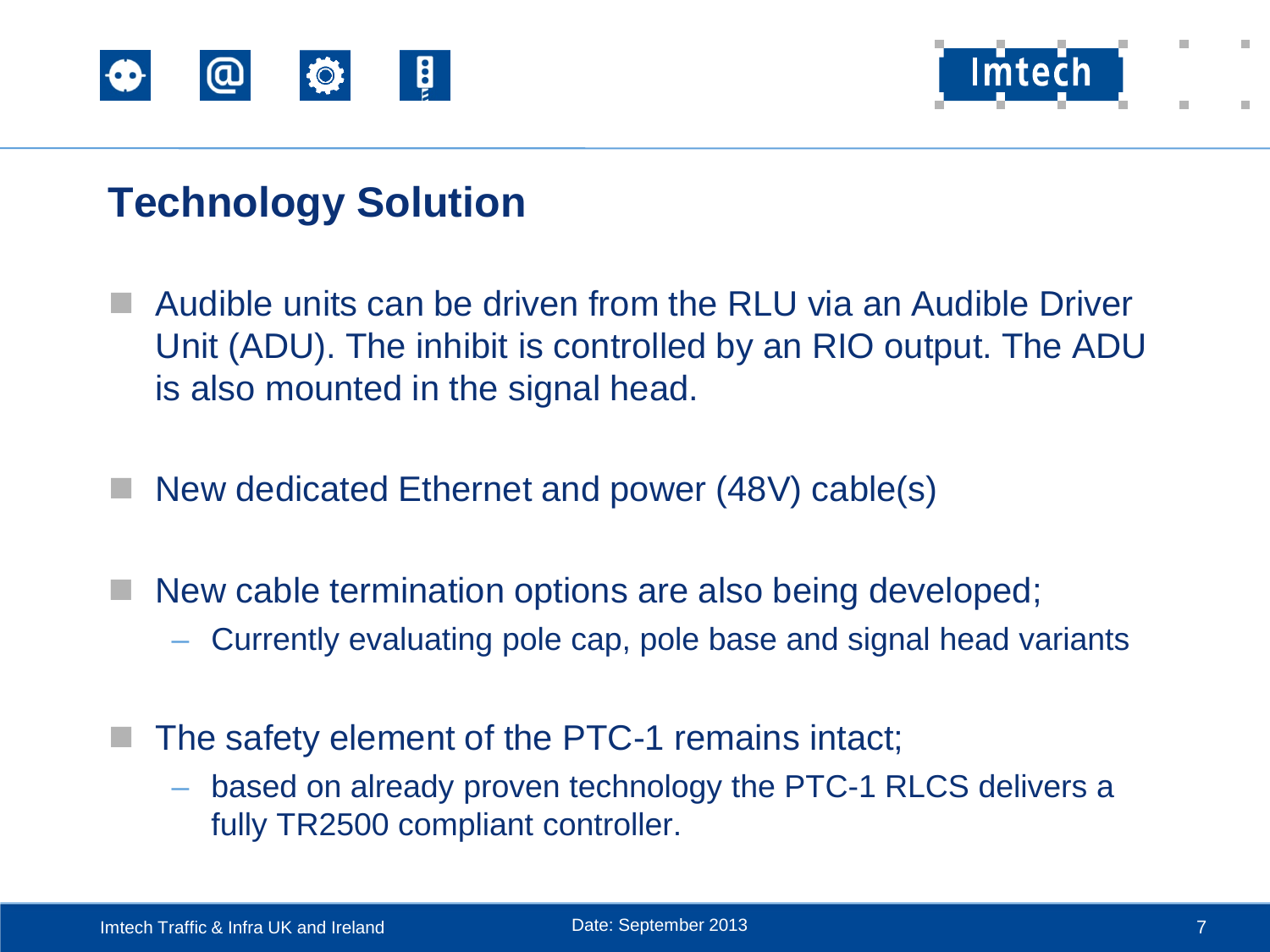



#### **Detection**

- Currently designed to work with traditional loops, however this will clearly not deliver maximum cost savings.
- Works with magnetometer based solutions and removes the need for the additional detector card, as the CPU communicates directly with the access points.
- $\blacksquare$  Recognise that this solution needs to enable the use of new detection technologies and support a variety of options
	- Currently working with a number of technology partners looking at wireless/Ethernet compatible detection systems.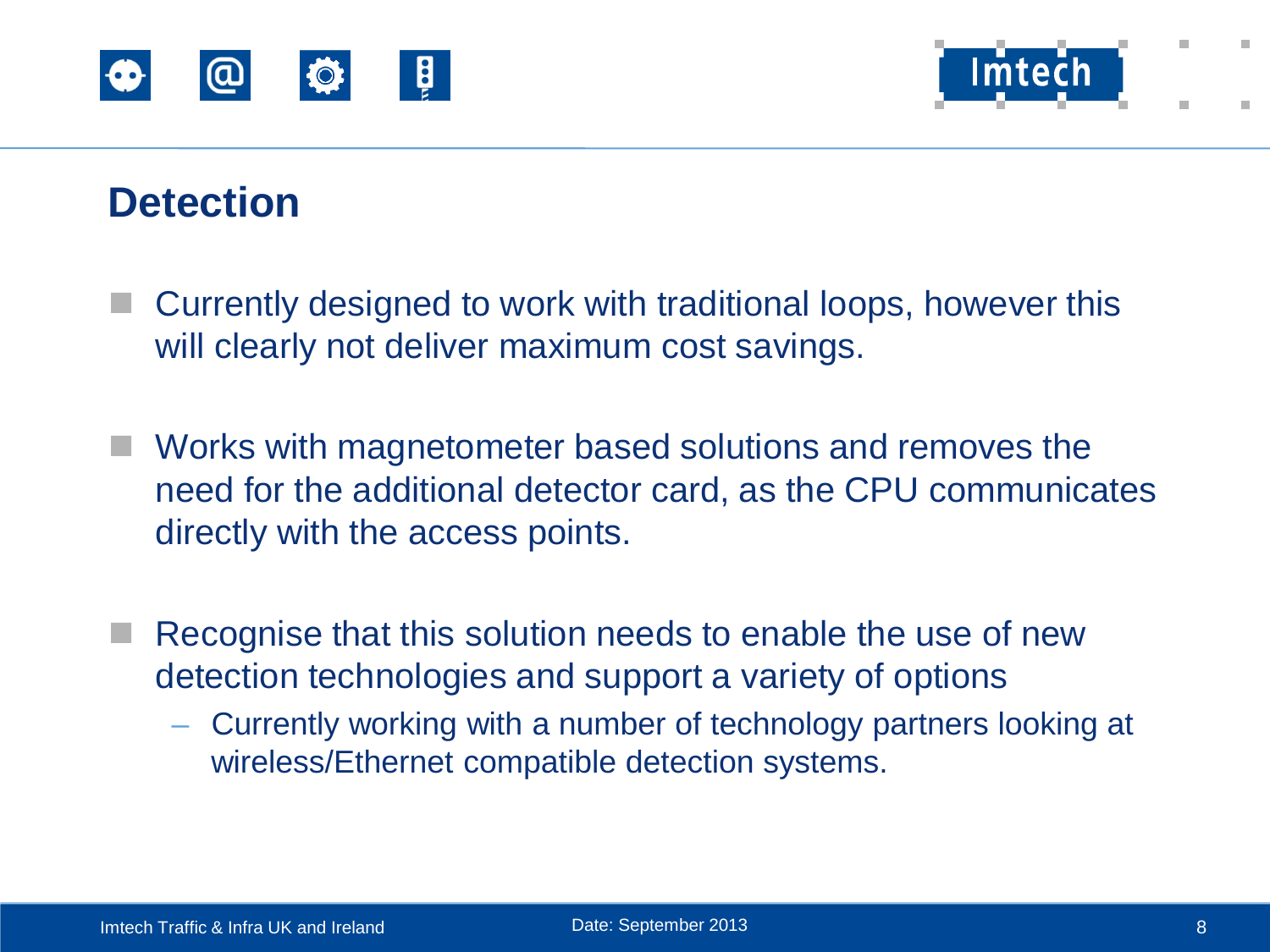



#### **Infrastructure**

- Site design layout will be site specific depending on;
	- Size
	- Existing infrastructure
	- **Geography**
- Two simplest options would be;
	- Daisy chain around the whole site or
	- Radial approach i.e. to each approach
	- Ideally locating the equipment in the poles that are least vulnerable, noting that not every head will house equipment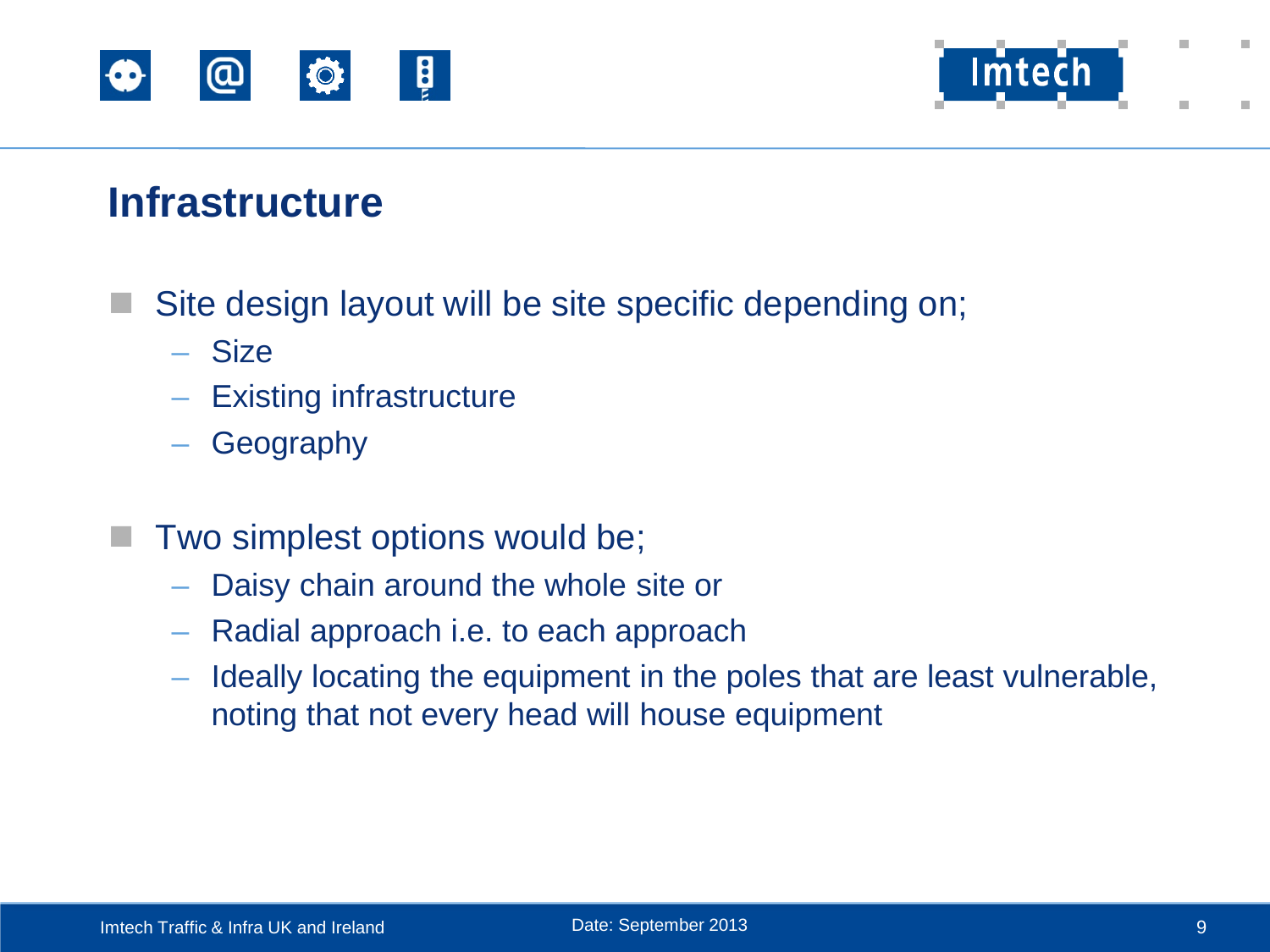



#### **Installation**

 $\blacksquare$  Largely the same as the current installation process;

- Reduces cable pulling
- Reduces time on site
- Reduces use of large cable drums
- **Improved safety with;** 
	- Less time spent crossing the road
	- Less traffic management
	- Less manual handling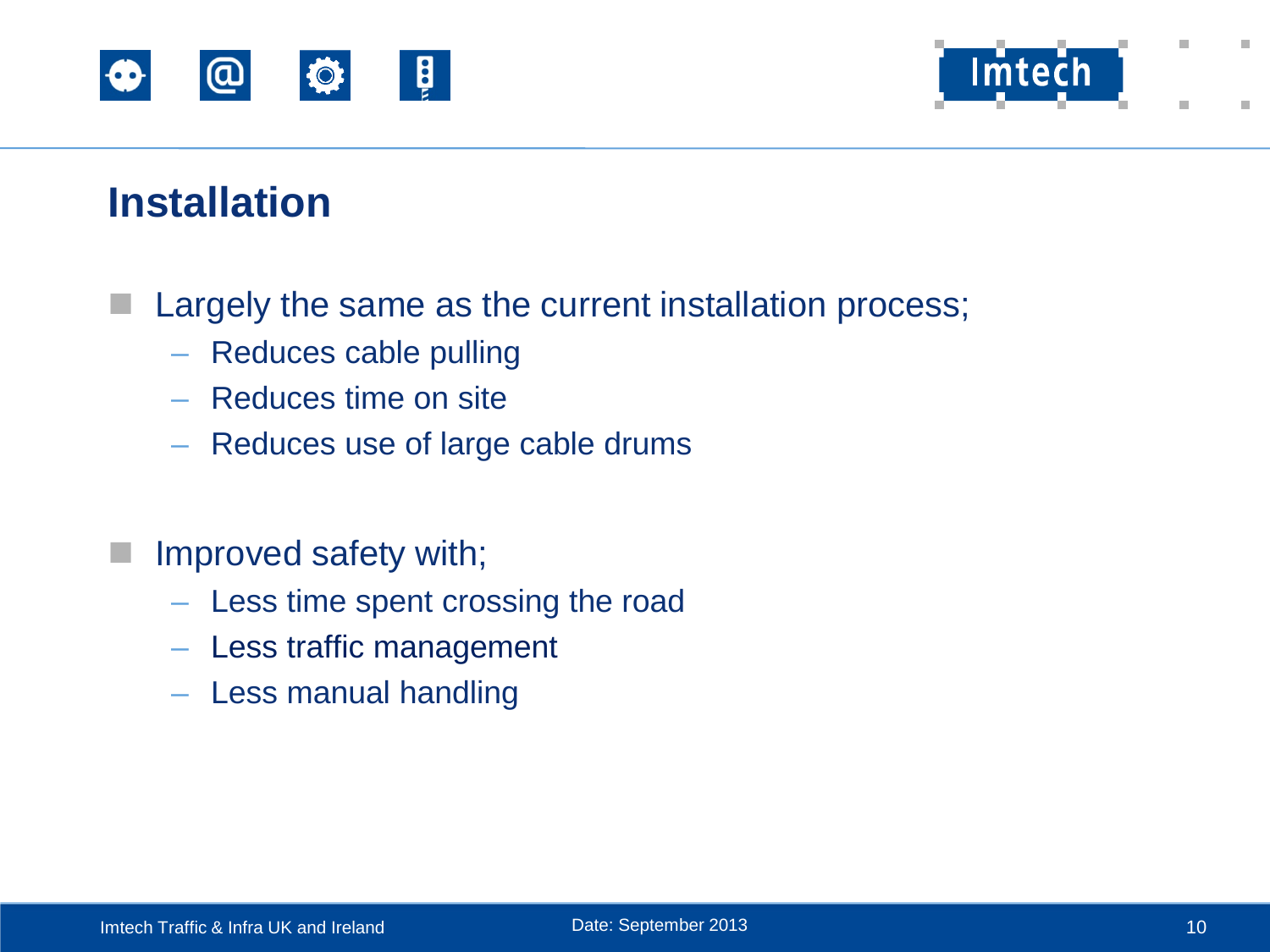



## **Cable Installation**

#### New cable(s) can be;

- Installed in existing ducting systems (<50mm)
- Slot cut or installed using micro-trenching techniques



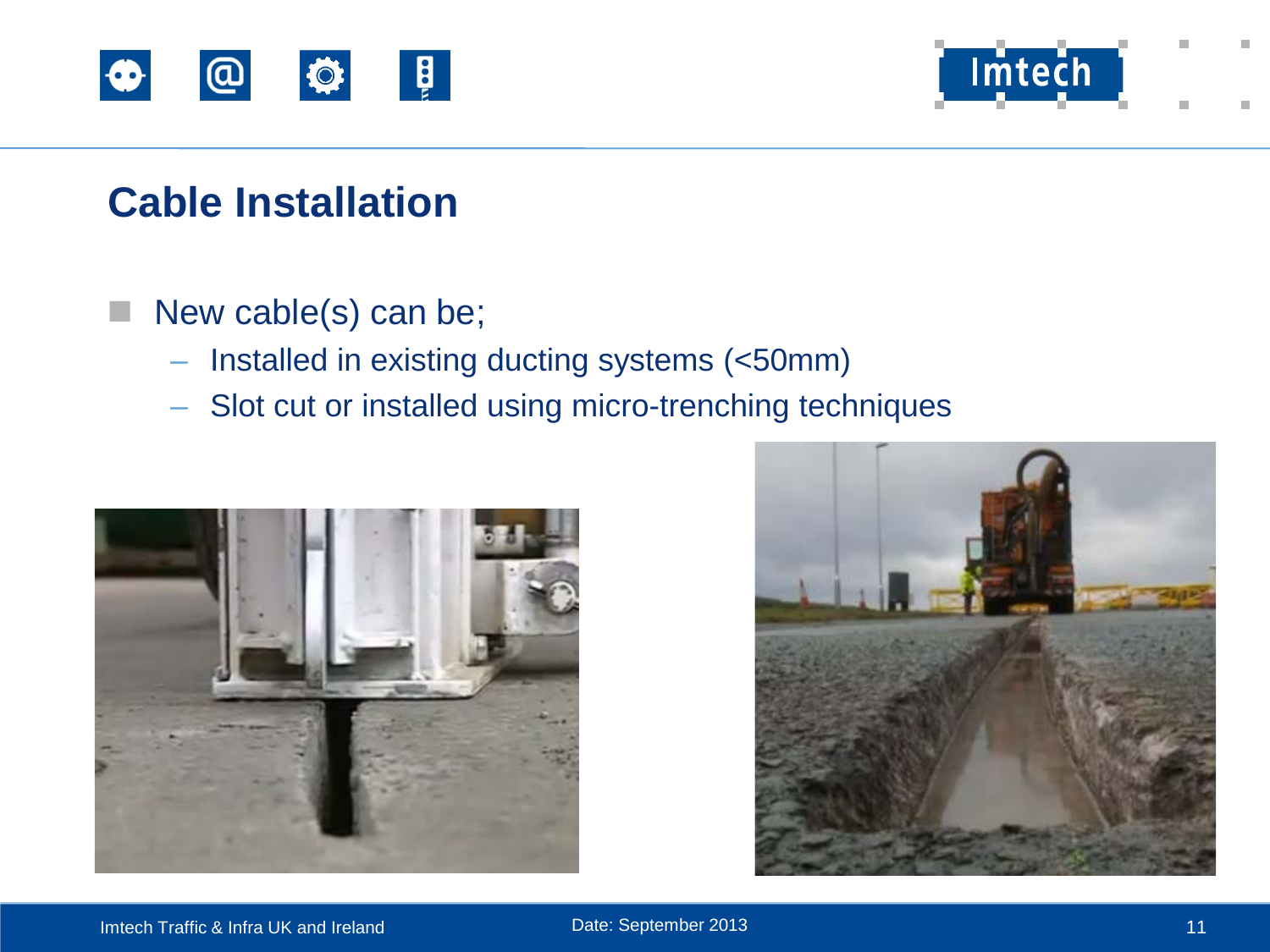



#### **Maintenance**

#### Cable failure / accidental damage

- Same approach as traditional site installation on cable repair or replacement
- Only one or two cables to be replaced

#### Knock-down

- Remote Lamp Units (RLU) can be moved around the network, the controller will still run with the damaged pole missing
- Using the existing web based management tools, the RLU's can be turned off so the controller will run with out them
- The technology is housed in sturdy metal units, designed to withstand high impact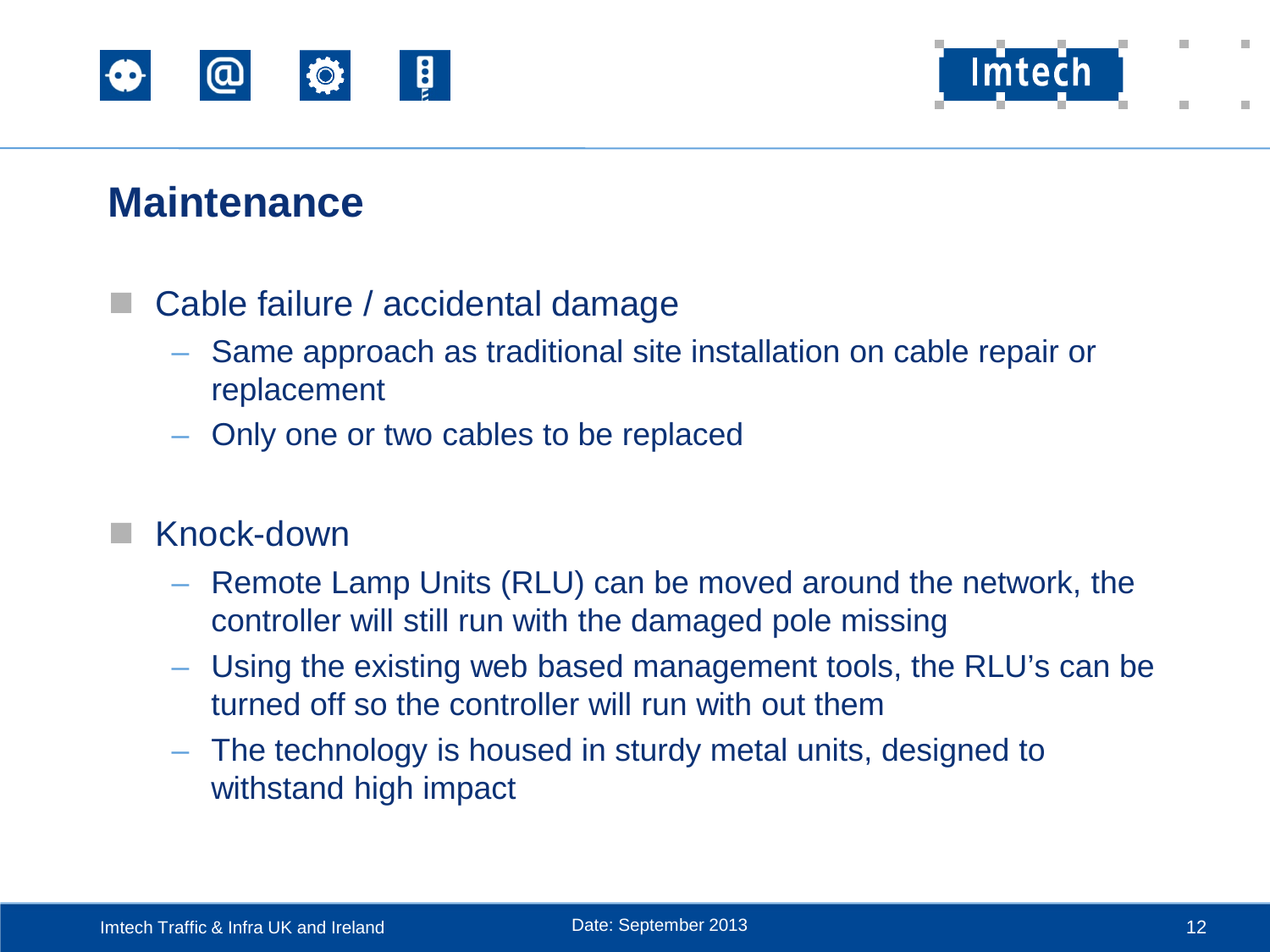



# **Benefits**

- Based on calculations from a basic pedestrian crossing to a large junction, overall cost reductions of up to 30% are possible
- Cost reduction on the overall scheme;
	- Civil Engineering ducting & infrastructure
	- Traffic Management
	- Time to install
	- Cable
- Minimise congestion & disruption to road users;
	- Reduced Traffic Management
	- Reduced on-site safety risks
	- Reduced environmental impact